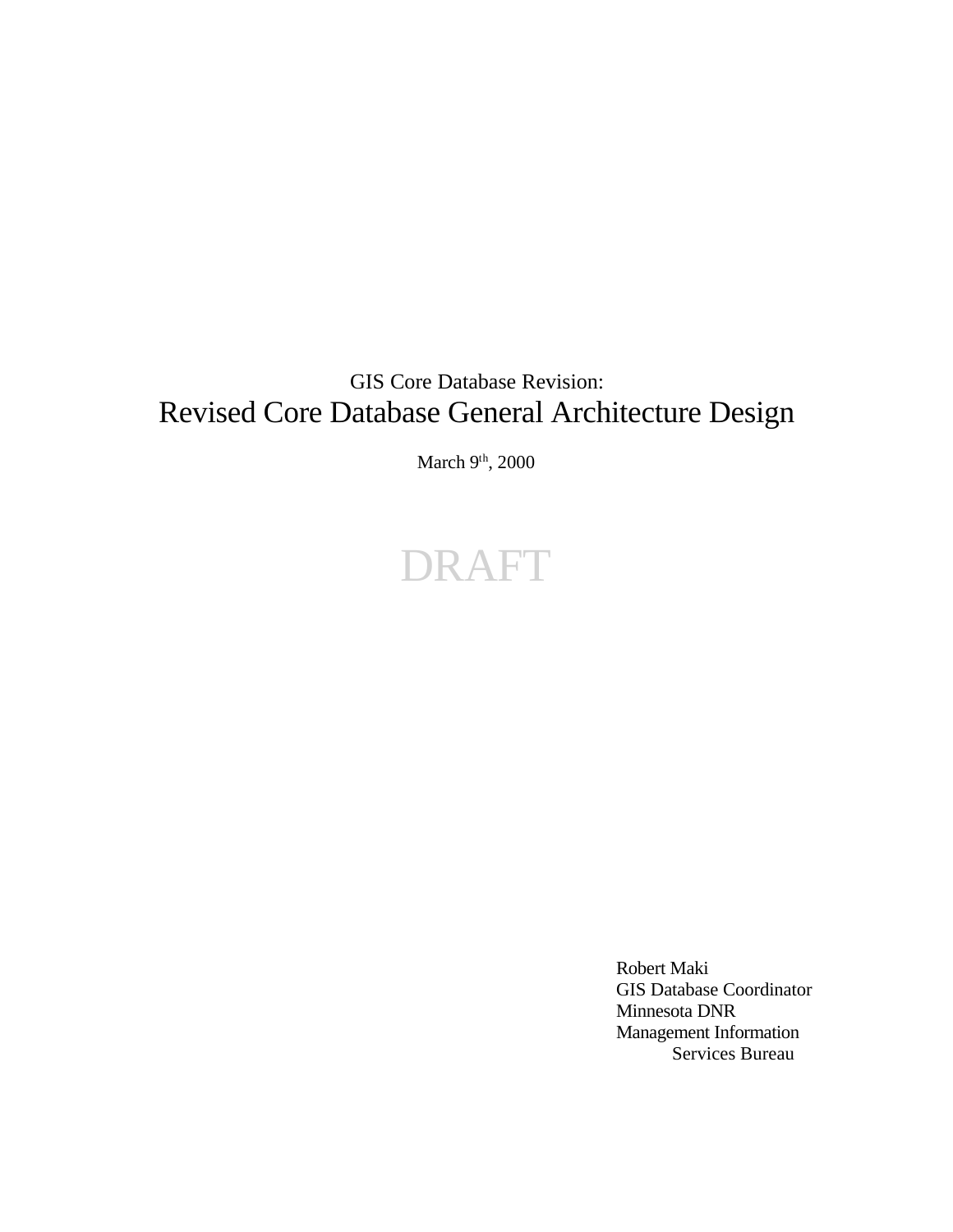#### Revised Core Database General Architecture Design

#### 1.0 Introduction

This system design document describes a comprehensive database architecture for the Minnesota Department of Natural Resources (DNR). The Revised Core Architecture includes the administrative components of data maintenance, access, cataloging, and description. Technically, business application development and database design efforts exist apart from the architecture. The database architecture exists to standardize information storage and access, streamline end-user access to information, reduce the costs associated with new database and application development, and set the stage for information systems integration at the database level.

Although the effort is being driven principally by changes in DNR Geographic Information System (GIS) requirements, it is expected that some components will support the full domain of corporate information technology resources within the organization. In fact, the integration of GIS and traditional databases, resulting in new information resources, is a principle objective of the effort.

This document is preceded by two other documents that describe various aspects of the system and its implementation. These include a general white paper on the subject, "GIS Core Database Architecture Revision", and a project plan, "Revised Core Database Architecture Project Plan." These are included in the attached bibliography.

This document is oriented around the primary data storage structures and supporting processes that comprise the proposed system. Section 3 of the document provides an overview of these. Most of the descriptions rely on Data Flow Diagrams (DFD's) to describe the various subsystems, and are supported by textual descriptions that describe preferred approaches, detailed design considerations, and standards requirements. The remainder of the document describes key data stores and processes in separate sections, as follows:

| <b>Section</b><br><b>Number</b> | <b>Section Title</b>           | <b>Section Description</b>                                                                                            |
|---------------------------------|--------------------------------|-----------------------------------------------------------------------------------------------------------------------|
| Section 2:                      | Design Principles              | Assumptions underlying the effort                                                                                     |
| Section 3:                      | Principle System<br>Components | An overview discussion of the various components<br>which comprise the Revised Core Database<br>environment           |
| Section 4:                      | Core Database<br>Components    | A discussion on the range of data resources and<br>storage constraints of the integrated Core Database<br>environment |
| Section 5:                      | Core Access Site<br>Definition | Characteristics and description of an Application Data<br>Store, including both central and remote incarnations       |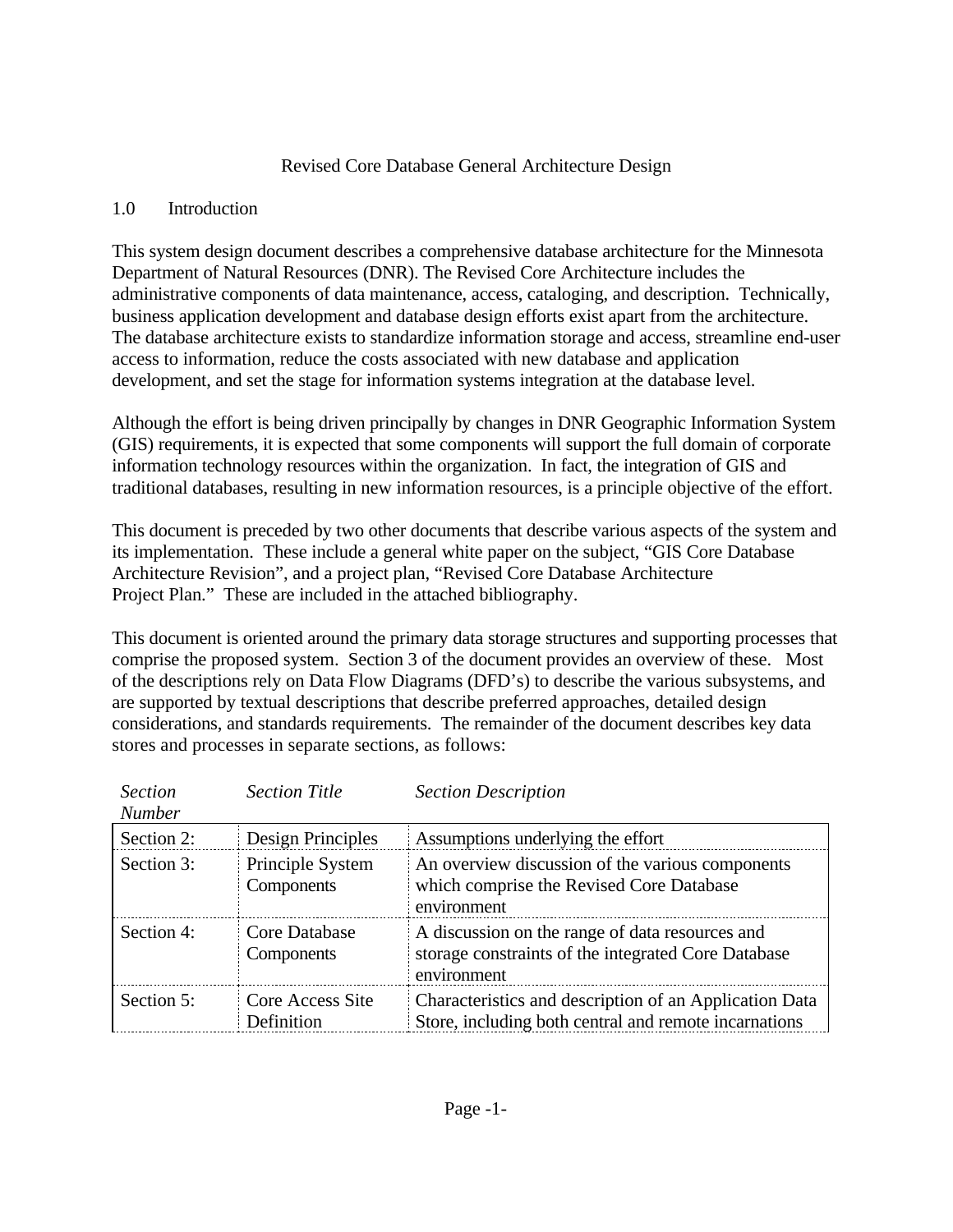| <b>Section</b><br><b>Number</b> | <b>Section Title</b>                   | <b>Section Description</b>                                                                                                                                                                   |
|---------------------------------|----------------------------------------|----------------------------------------------------------------------------------------------------------------------------------------------------------------------------------------------|
| Section 6:                      | Data Dictionary                        | A discussion of the general parameters of an extended<br>data dictionary to support the system, and serve as the<br>basis for database integration in new efforts, and<br>legacy conversions |
| Section 7:                      | Mirroring<br>Subsystem                 | A description of the subsystem that copies data out to<br>remote Core Access Sites                                                                                                           |
| Section 8:                      | <b>Product Generation</b><br>Subsystem | A description of the processes that are used to<br>generate Application Data from Core Data                                                                                                  |
| Section 9:                      | <b>Access Support</b><br>Subsystem     | A description of the processes that facilitate access to<br>Core Access Site data and link remote sites to the Data<br>Dictionary                                                            |
| Section 10:                     | Wrap-up and Next<br><b>Steps</b>       | Additional considerations plus last thoughts and<br>comments on the project                                                                                                                  |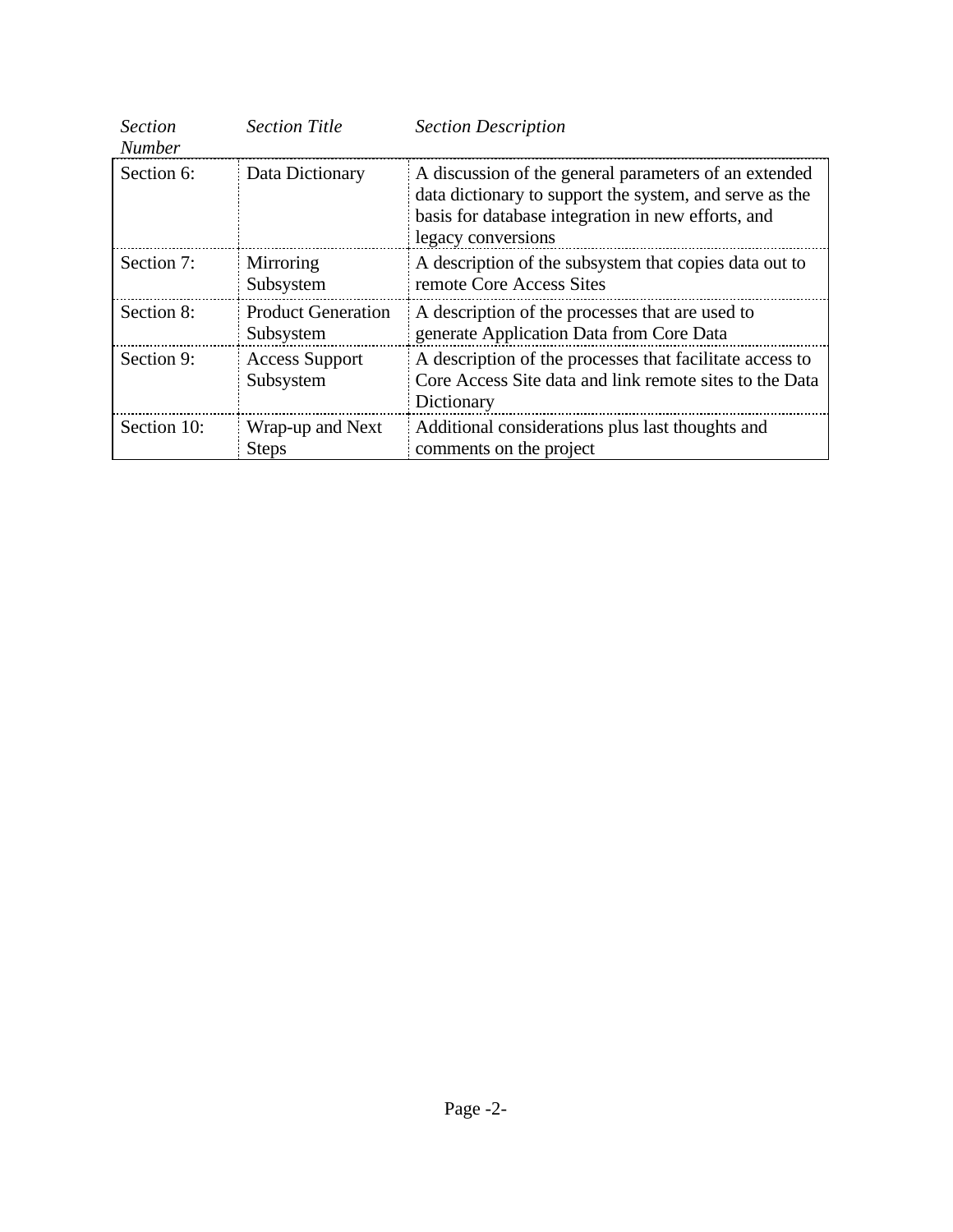#### 2.0 Design Principles

The Revised Core Architecture builds on our experiences with the original GIS Core Database by extending the existing design concepts to new types of source data, new technologies, and greater flexibility in end user applications. The approach outlined here is intended to improve access to the technology.

Technology is in a constant state of change–a condition which threatens to continually destabilize information systems. The Revised Core Architecture should serve to insulate users from structural changes in technology (data migration, new database environments, hardware/software revisions) to the greatest extent possible.

All efforts of this type rest on a set of underlying assumptions. The following list was developed from our current experiences with database architecture development and operation within DNR:

- 1. The DNR is a distributed application environment where staff in remote locations require localized information products to overcome technological limits in network bandwidth for acceptable performance. Although this is probably not the case for traditional, non-graphic intensive applications, it is certainly true for GIS applications. This condition will persist over at least a five year time horizon, even as sub-regional network connectivity becomes more common. Optimally, remote sites will have access to local, as well as centralized data resources.
- 2. DNR staff desire information products that are tailored to their requirements and which can function effectively in responsive desktop applications. These products should be rich in long-name descriptions, rather than obtuse attribute codes.
- 3. DNR corporate data resources should and will experience a continuing process of consolidation and integration. Users should be insulated from major structural changes in Core data.
- 4. Managed data resources within the organization exist in a diversity of administrative environments (hardware, software) and will continue to do so over the next five years, although on-going standardization in this area is desirable and will be an investment priority through this period.
- 5. End-user applications will be centered on the personal computer, either as desktop application clients or as intranet browser clients. Users desire a data access environment where they need not know the particulars of where and how data are stored on the system.
- 6. The department has a significant number of general access users (typically, ARCVIEWbased) that need ad hoc access to a wide variety of data and productivity tools.
- 7. Data resources should be documented to the fullest practical extent. DNR users rely on documentation to determine fitness of use for their applications.
- 8. All efforts in database infrastructure development should be build around our current hardware and software computing resources, avoiding major capital investments when possible. We should seek to leverage our existing investments.
- 3.0 Principle System Components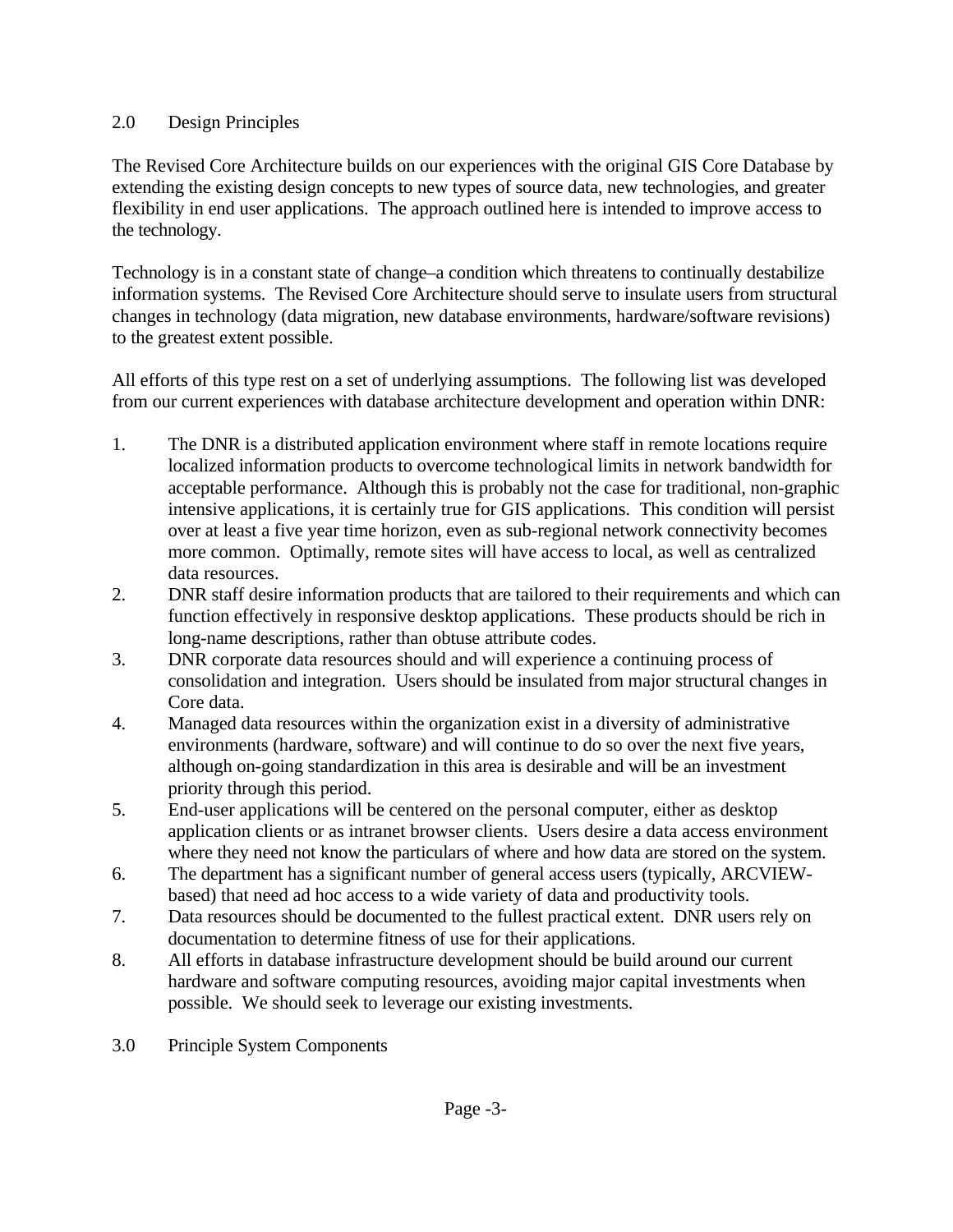The Revised Core Database Infrastructure has seven primary database and subsystem components. These are listed in Table 1, and presented in a data flow diagram (DFD) in Figure 1. Each component is discussed in separate sections below.

| Component                       | Description                                                                                                                                                                                                                                                                                                                            |
|---------------------------------|----------------------------------------------------------------------------------------------------------------------------------------------------------------------------------------------------------------------------------------------------------------------------------------------------------------------------------------|
| Core Database                   | The suite of managed data stores, optimized for administrative processes,<br>including maintenance and integration. These will include the range of<br>formats in which strategic data resources are stored.                                                                                                                           |
| Data Access Site-Central        | The principal location where application data products are stored. This will<br>include the range of formats in which data resources are accessed. It serves<br>as both a point of access for central office applications, and the staging area<br>for data distribution to remote data access sites.                                  |
| Data Access Site-Remote         | The suite of locations that provide access to application data products at<br>remote sites, including regional offices and (potentially) sub-regional sites.<br>These will include the range of formats in which strategic data resources are<br>accessed. Data are mirrored from the central to the remote application data<br>sites. |
| <b>Extended Data Dictionary</b> | A centralized database serving as the repository for data element definition,<br>narrative metadata, and core and application product registeries.                                                                                                                                                                                     |
| Mirror                          | A set of automated processes which keep Remote Application Data Sites in<br>sync with the Central version.                                                                                                                                                                                                                             |
| <b>Product Generate</b>         | A set of automated processes which generate application data products that<br>reside on the central Application Data Site.                                                                                                                                                                                                             |
| <b>Access Support</b>           | A set of automated processes which generate system metafiles that support<br>standardized access and application interface to the various Data Access<br>Sites.                                                                                                                                                                        |

#### Table 1: Primary Architecture Component Descriptions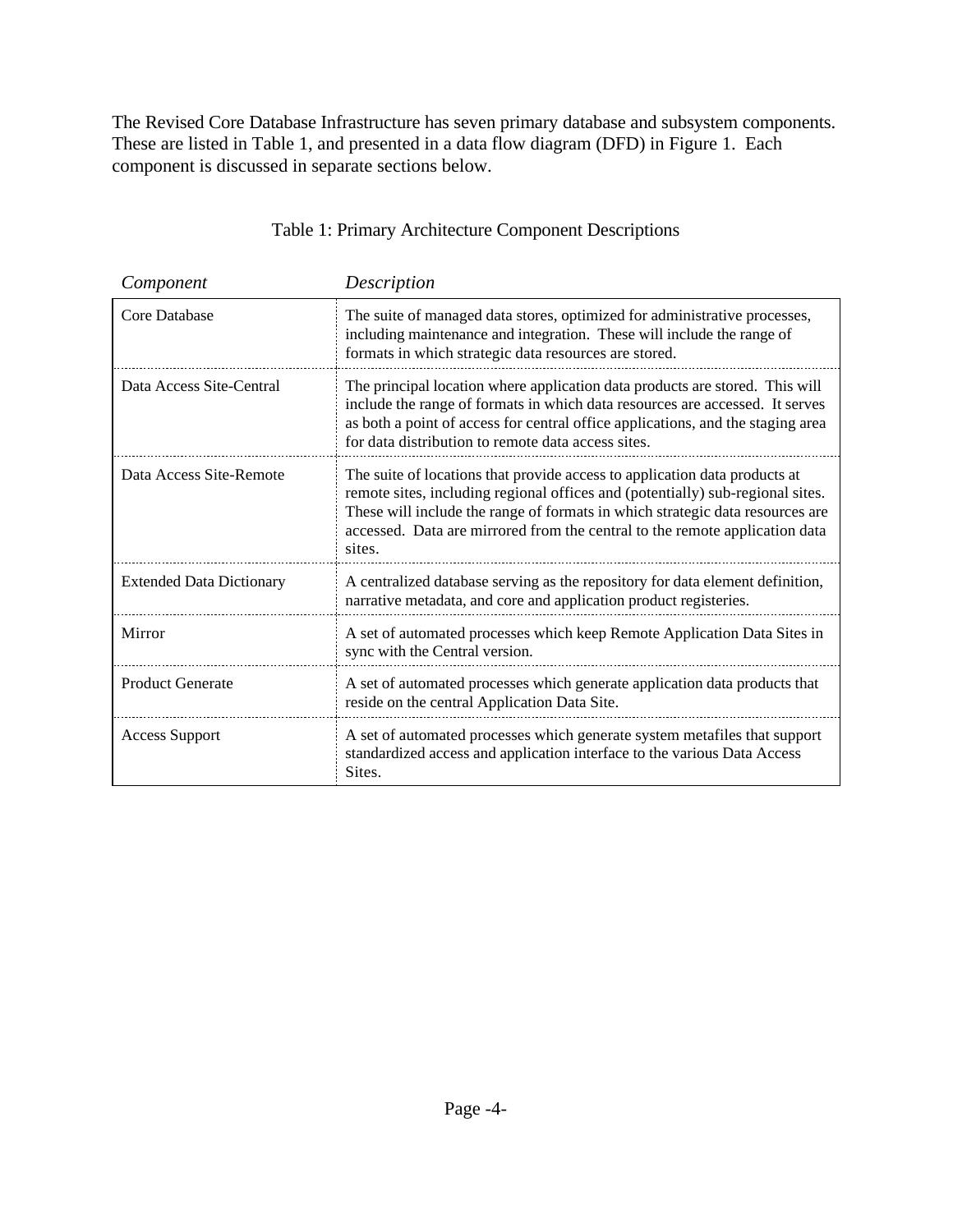

#### Figure 1: Principal System Components Data Flow Diagram

Note: Access Support Processes (3.) are identical but separate instances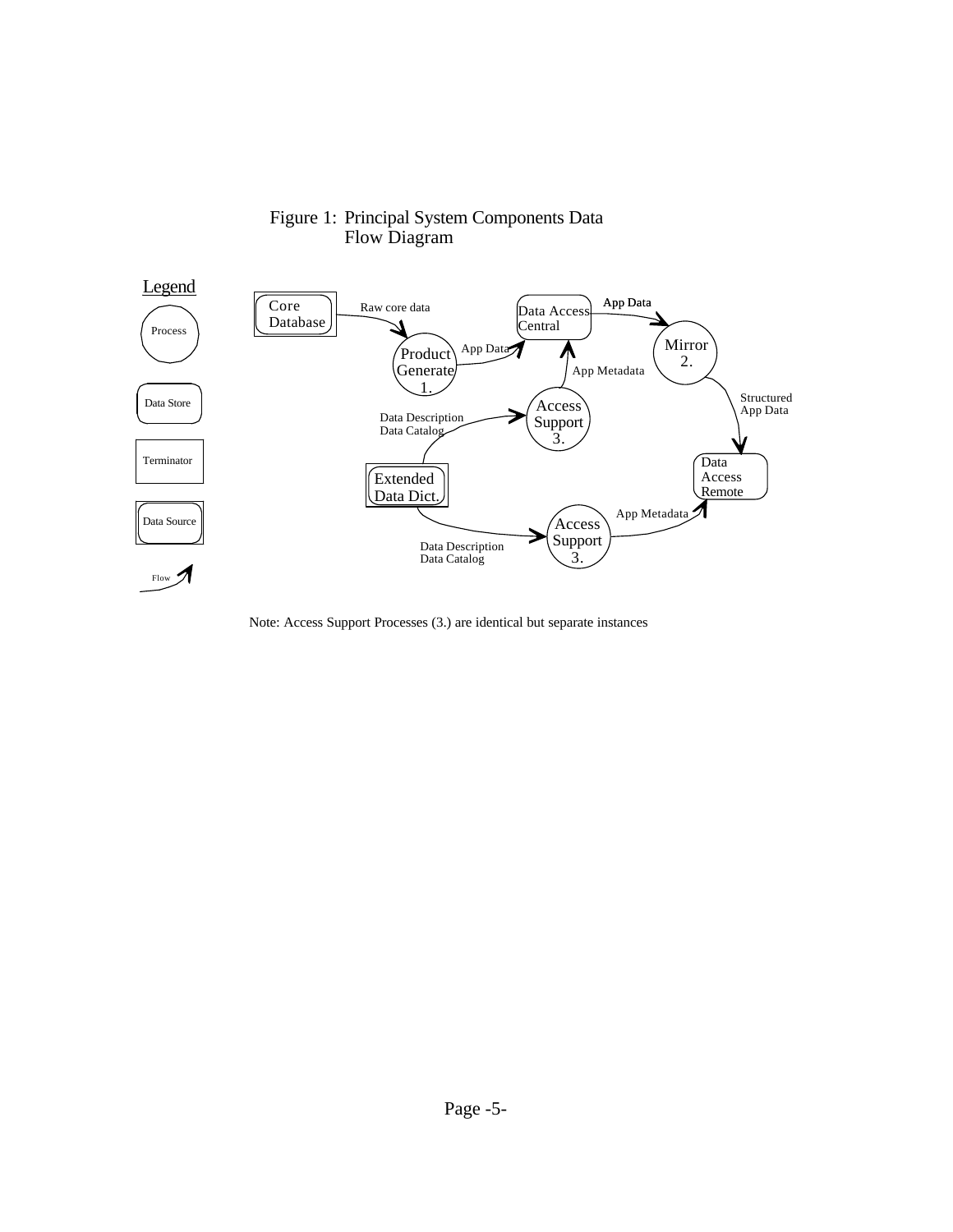#### 4.0 Core Database

The Core Database is the collective environment where digital enterprise data resources are stored and maintained. The Core Database is optimized for database administration processes and aspires to high levels of content integration. The Core Database is comprised of multiple sources, including: traditional enterprise databases in AS/400 and Oracle environments, GIS databases in ARC/INFO data formats, and (potentially) Novell-based MS-Access databases. Source types are listed in Table 2. Some data standards will be globally applicable, while others will be specific to a particular environment. The enterprise has a long-term objective to consolidate data resources into a common Oracle-based environment, although this will take years to accomplish.

| Data Type                 | Description                                                                                                                                                                                                                                                 |
|---------------------------|-------------------------------------------------------------------------------------------------------------------------------------------------------------------------------------------------------------------------------------------------------------|
| ARC/INFO filesystem-based | Includes Shapefiles and/or ARC/INFO 7.X coverage formats<br>at some level                                                                                                                                                                                   |
| Oracle-ARC/INFO DBMS      | <b>ARC/INFO 8.X Geodatabase</b>                                                                                                                                                                                                                             |
| <b>Oracle DBMS</b>        | Traditional relational database administrative environment                                                                                                                                                                                                  |
| <b>AS/400 UDB2</b>        | Traditional relational database administrative environment                                                                                                                                                                                                  |
| MS-Access                 | MS-Access support is uncertain. It would be desirable to<br>capitalize on some of the data resident in this environment,<br>but a number technical issues present themselves, particularly<br>interfacing with these databases through automated processes. |

#### Table 2: Core Database Environment Types

Core Database Elements are subsidiary databases. It would be desirable for this body of data to conform to a particular suite of database, table, and field naming standards, but in reality, this is not realistic. Large volumes of legacy data will be entering the system, bringing with it a variety of conventions that must be supported for the foreseeable future.

Some Core Database element types will conform to file system level structural standards. Clearly ARC/INFO coverages and ARC Shapefiles will require structured organization at this level. These structural standards may be borrowed directly from the current Core Database architecture.

The Core Database will be administered by multiple persons, including representatives from potentially every business unit within the DNR. Some maintenance processes will be highly structured and distributed (e.g. customer database), while others will be centralized and much less structured. Some maintenance processes will conducted via web-based technologies. Structural database standards could assist in the development of standardized maintenance applications.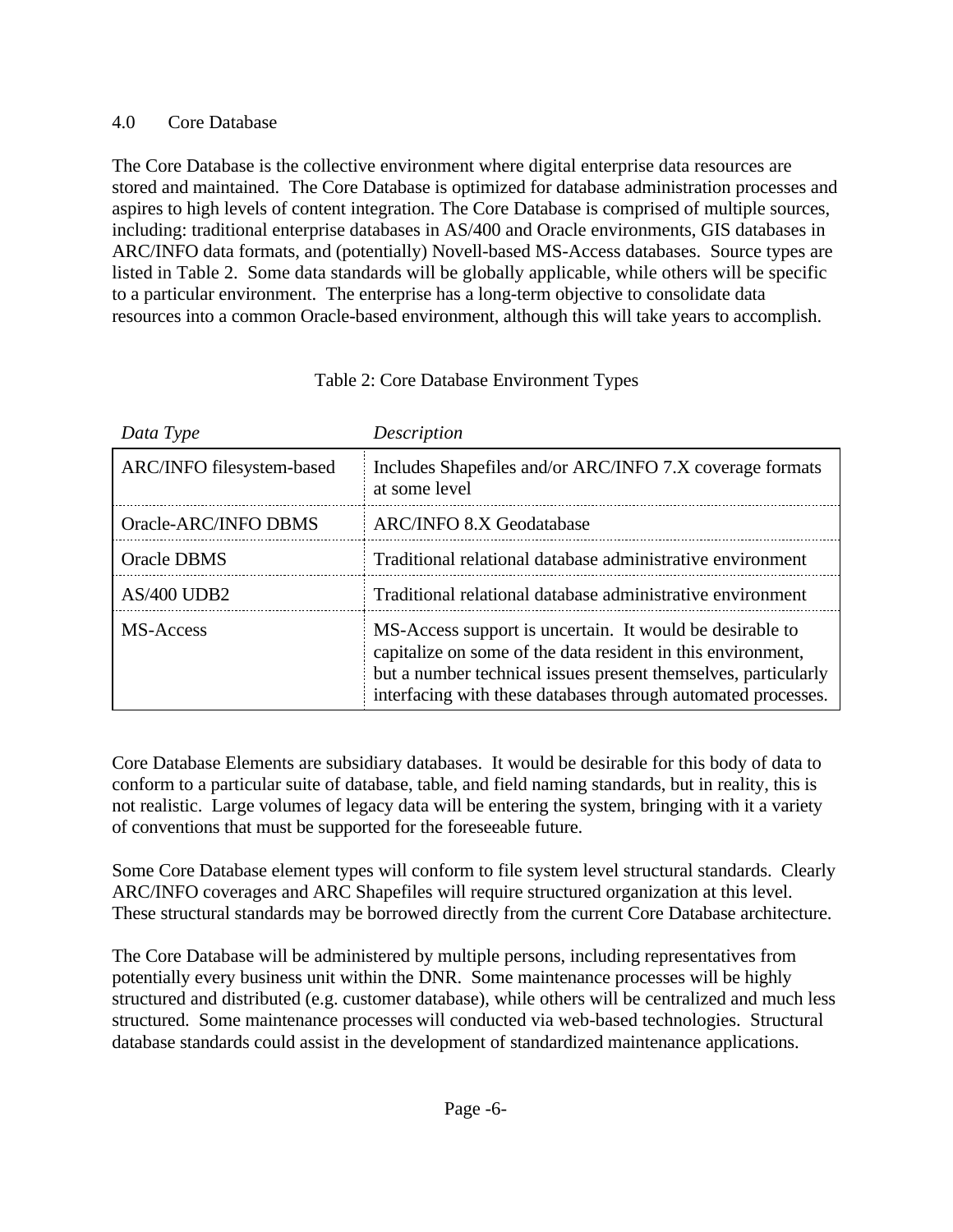The Core Database should include some provision for data versioning. Categorizing changes as to type is useful when considering the requirements for version tracking. Error correction as a category of change probably does not need to be tracked, while temporal changes probably should be logged in some fashion. The latter case is one of the principle features of a so-called data warehouse, where legacy information is maintained and made accessible. If the source data are stored in a Oracle environment, then some provision for versioning at that level could presumably be made, which could find its way into the derived products. Data managed on fileservers will have to have some other mechanism for tracking change, and perhaps some business-specific applications for presenting data changes within desktop applications.

Although most data need not include a lineage in its maintenance environment, others will require it. Business data with legal implications, such as land records and the Protected Waters Inventory (PWI) may require roll-back capabilities to illustrate the state of the data at some particular point in time. Certain types of land imagery are available to users (e.g. LandSat TM data) with multiple dates for any given area. The temporal aspects of the data are extremely valuable for land planners, ecologists, and policy makers.

Core Database Elements will be linked using both client-server TCP/IP and mounted file system protocols.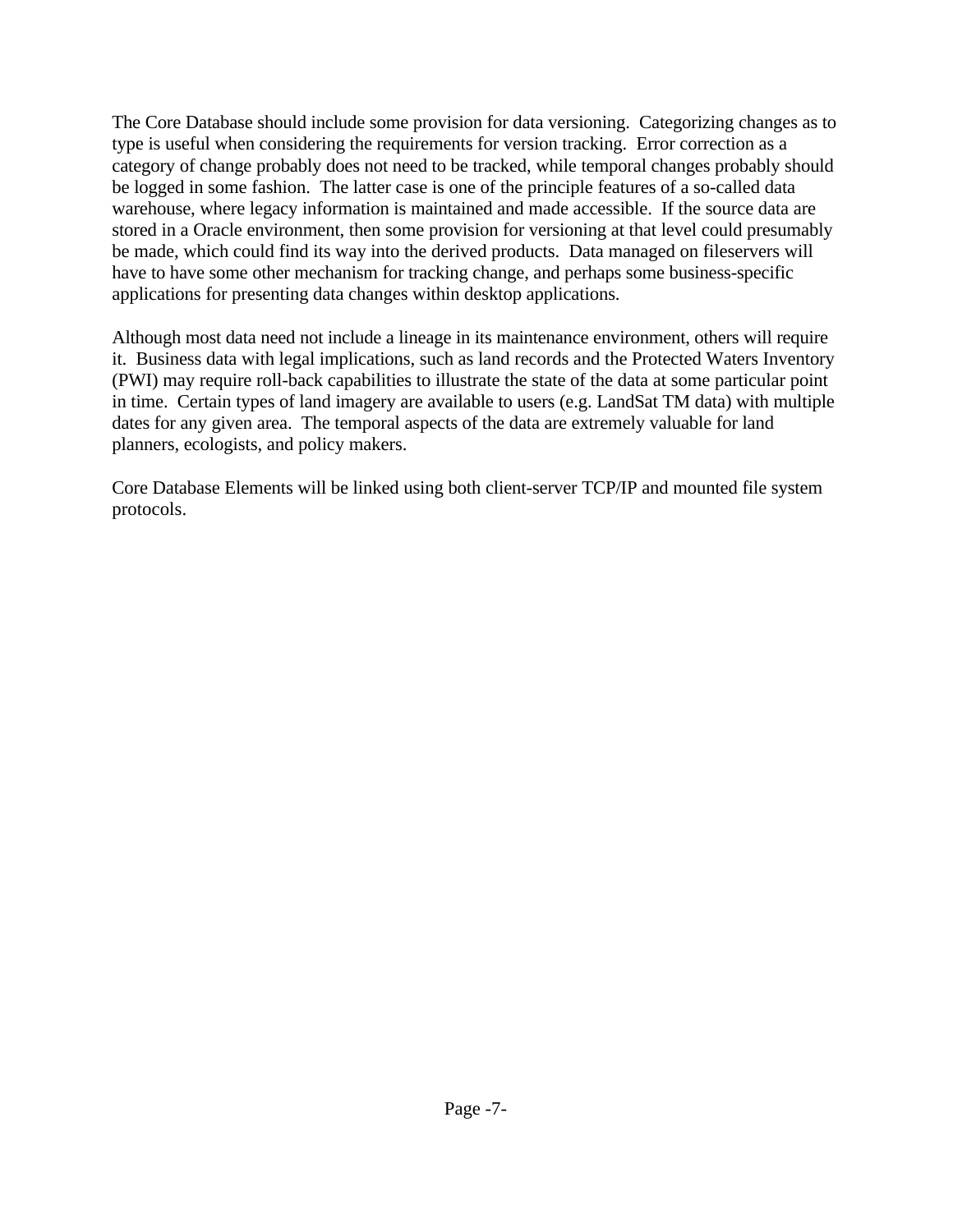#### 5.0 Access Site-Central and Remote

The central office Access Site is where derived ("application") products are placed upon creation. Access Sites are centered around a suite of system level metadata which provide a registry of data available on a site. Some data will exist on a local file server within a standardized directory structure using standardized file names. Some data will reside on database servers, and will be accessible through client-server applications. Data may exist as actual derived data sets, or as "logical or "virtual layers" that are the result of a query process against an application server. Data may be truly "local", or reside remotely while appearing local. The various storage schemes are listed in Table 3.

| Data Type               | Local<br><i>Storage</i><br><i>Option</i> | remote<br><i>Storage</i><br>Option | Description                                                                                                                                            |
|-------------------------|------------------------------------------|------------------------------------|--------------------------------------------------------------------------------------------------------------------------------------------------------|
| File server             | yes                                      | no                                 | Fileserver-based access to ARC/INFO<br>data                                                                                                            |
| Database server-derived | yes                                      | yes                                | Derived data resident within a DBMS<br>environment                                                                                                     |
| Database server-logical | yes                                      | yes                                | Logical data view within a DBMS<br>environment or in the case of SDE for<br>Coverages, traditional ARC/INFO data<br>presented by a database technology |

#### Table 3: Access Site Data Types

All data types will exist within the local registry (which is provided via a file server), along with their specific access method. The registry would likely be fileserver-based, for reasons that are discussed in Section 9. In some future world when network capacity increases, the entire Access Site concept may collapse into a single enterprise-wide access site that is referenced from all locations. The concept of an Access Site with an associated data registry and an application interface is show in Figure 2.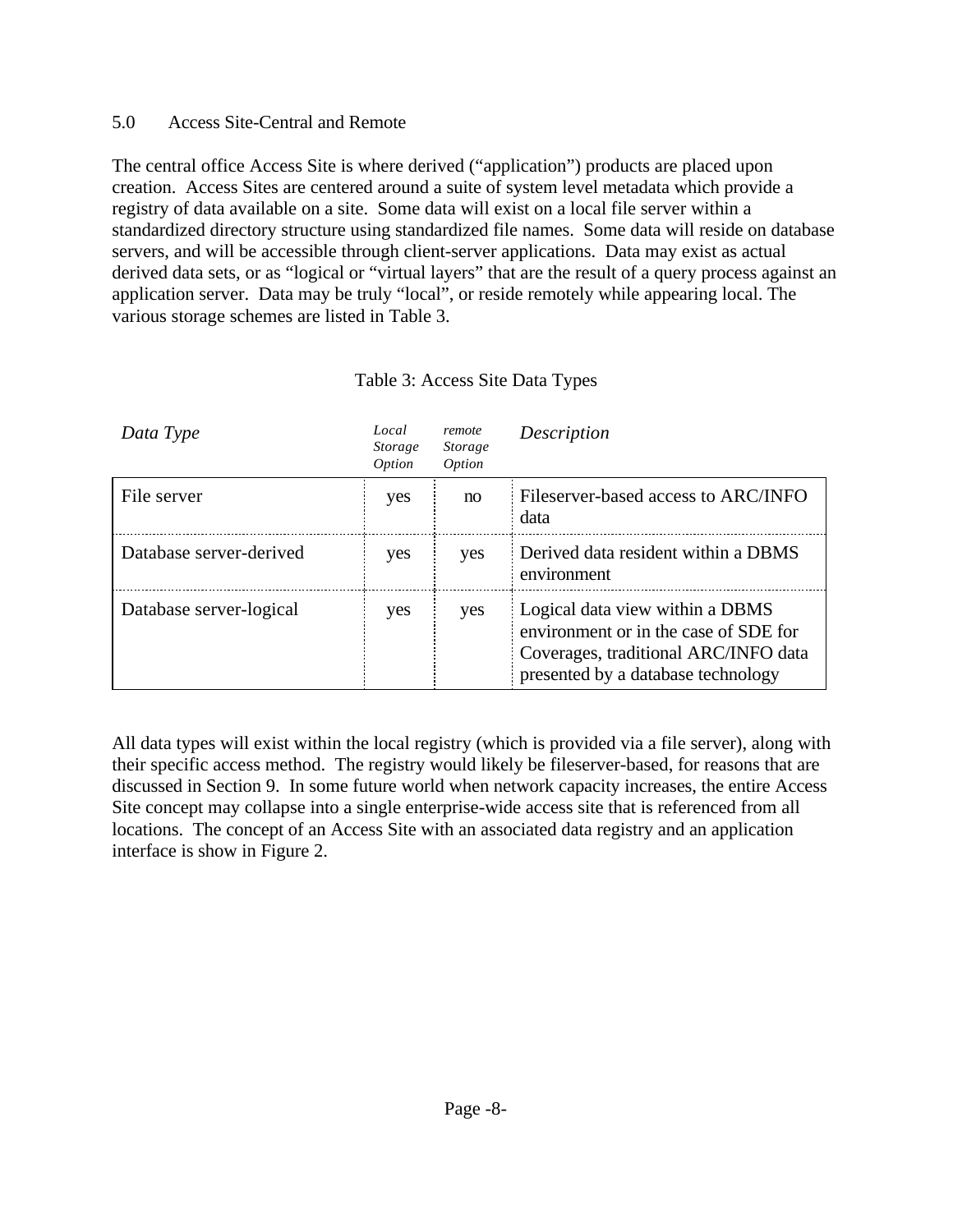

Figure 2: Data Access Site-Application Interface

Remote access sites are identical to the Central Access Site, except that they are more distant from the Data Dictionary subsystem which serves as the master registry of data sources and participating sites. The data content of the remote sites will vary somewhat, since resource management, land ownership, and land use patterns, and associated data requirements vary considerably between regions.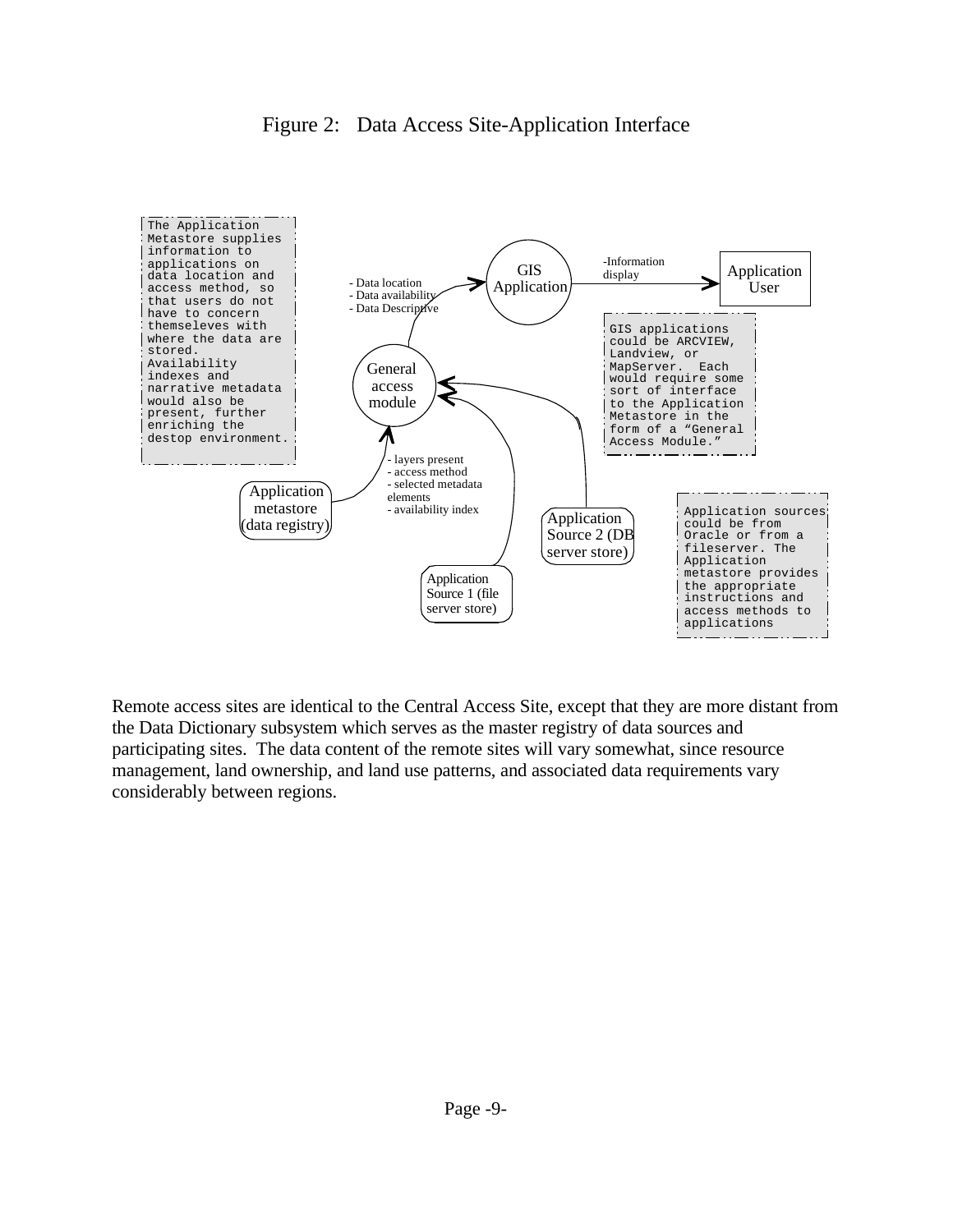#### 6.0 Extended Data Dictionary

The Data Dictionary subsystem consists of a wide array of metadata resources, ranging from classic entity-level data definition, to detailed attribute-level descriptions of data products, to product catalogs and narrative metadata descriptions (e.g. supporting standard GIS data reporting). The subsystem also would support the generation of narrative user products (e.g. web-based DNR GIS data resource pages) and data discovery tools (search engines) as the array of available data resources increases in complexity and volume. A listing of required data elements is provided in Table 4. This list is not exhaustive. Other elements may necessarily be added to support other DNR business functions.

| Element                                               | Comments                                                                                                                                                                                                                                                                                                                                                                                                                                                                              |
|-------------------------------------------------------|---------------------------------------------------------------------------------------------------------------------------------------------------------------------------------------------------------------------------------------------------------------------------------------------------------------------------------------------------------------------------------------------------------------------------------------------------------------------------------------|
| Data Element Definition                               | Physical Entity Definition (Possibly the same as Table Registry)                                                                                                                                                                                                                                                                                                                                                                                                                      |
| <b>Attribute Field Registry</b>                       | A master registry of attribute fields that can be cross-referenced against<br>Entity Definition and Table Registry entries                                                                                                                                                                                                                                                                                                                                                            |
| <b>Attribute Field Domains</b>                        | Domains of each attribute field. Conceptually (and perhaps physically)<br>embedded in Field Registry.                                                                                                                                                                                                                                                                                                                                                                                 |
| <b>Table Registry</b>                                 | A master registry of both physical and virtual attribute tables, cross-<br>referenced to Attribute field domains. Spatial feature classes are registered<br>as tables.                                                                                                                                                                                                                                                                                                                |
| Core "Layer" Registry                                 | A master list of Core Data Products. There are difficulties associated with<br>defining Core "layers". The term may not be meaningful for some suites of<br>highly integrated data. On the other hand, some spatial core products (.e.g.<br>image products), cannot be integrated and therefore do exist as discrete<br>"layers". These may be registered as application data without a Core Data<br>source. This category of data may not exist within the traditional DB<br>domain. |
| <b>Application Data Registry</b>                      | A master list of derived products. This is less ambiguous than the Core Data<br>Registry concept. Application products are by definition discrete. This<br>registry needs to be affiliated with the local registries for each Data Access<br>site.                                                                                                                                                                                                                                    |
| Core Relationships                                    | We could use some mechanisms for describing relationships amongst some<br>core elements, particularly relational tables. At this point we wander into<br>some of the native capabilities present in the RDBMS environment. Still,<br>some relational data will exist outside of (for example) Oracle, and cannot<br>be effectively described using native Oracle.                                                                                                                     |
| <b>Application Data Parent-Child</b><br>Relationships | We need to know where Application Data products come from (i.e. their<br>lineage from the Core Database).                                                                                                                                                                                                                                                                                                                                                                             |

### Table 4: Required Data Dictionary Elements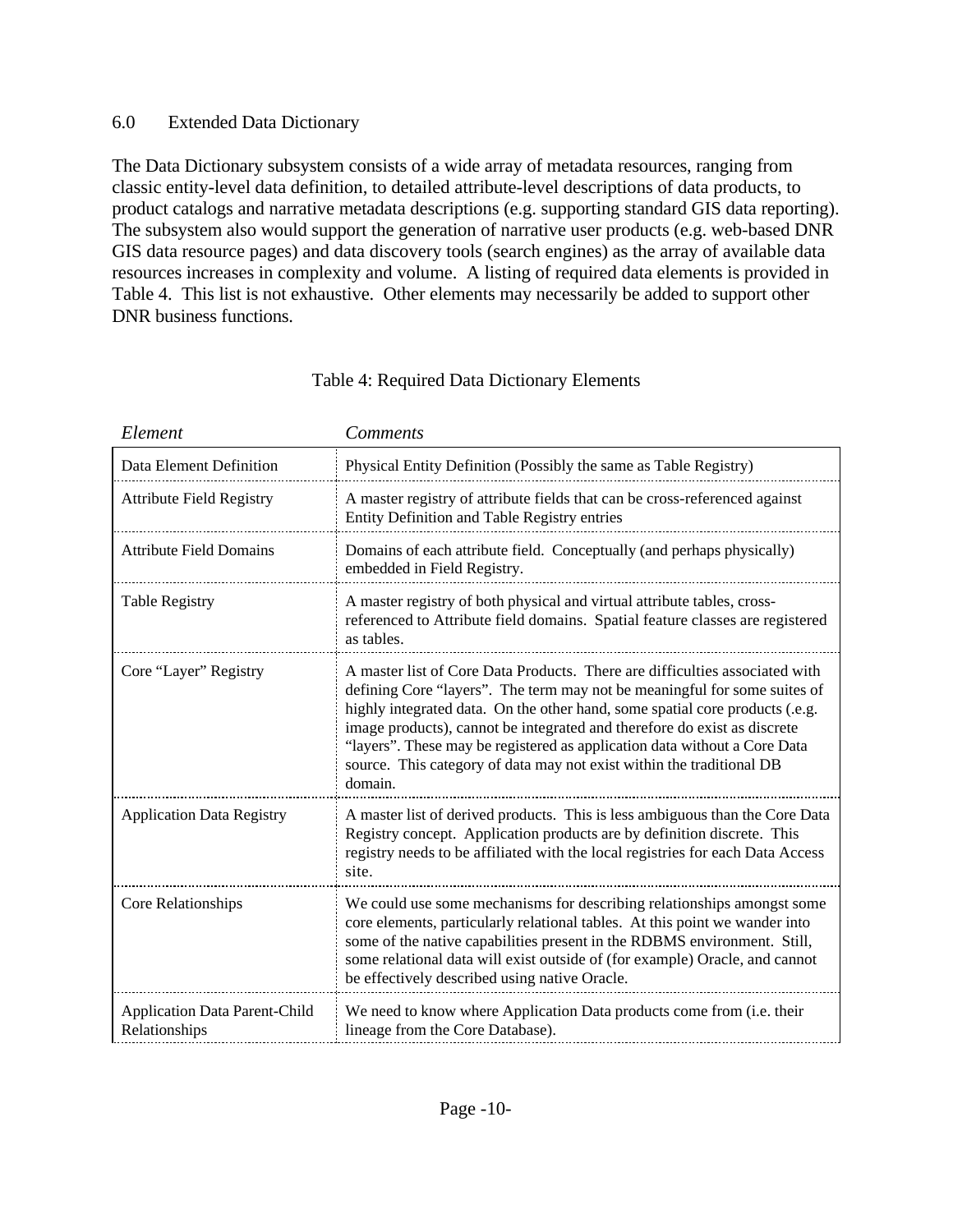| Element                                       | <i>Comments</i>                                                                                                                       |
|-----------------------------------------------|---------------------------------------------------------------------------------------------------------------------------------------|
| Narrative Metadata                            | Descriptive metadata is an important part of the GIS documentation<br>environment. This would include the FGDC and MGMG data elements |
| <b>Product Generation Process</b><br>Registry | Registry of the process name, type, and specification used to generate<br>derived products                                            |

The Data Dictionary subsystem has two crucial points of integration within the Revised Core environment. The first of these is with the Application Support subsystem, where the Data Dictionary describes Application Data Product availability for each site. Certain descriptive metadata elements need to be accessible at the Application Data Site level, perhaps through a daily download-update process from the Central Office to the remote sites.

The second point of integration is with the Product Generation processes. Products and associated methods are identified in the Data Dictionary, and may help drive the set of processes which generate the Application Data Products. It may not be necessary to integrate these two subsystems. Product Generate could function independently.

At the time of this writing, the Data Dictionary is envisioned as an Oracle 8 database, perhaps conforming to the ISO Data Dictionary standard being studied in the MIS Bureau. The Data Dictionary would be maintained through a client application with a graphic interface. On-line metadata products will almost certainly exist as XML documents with associated style sheets.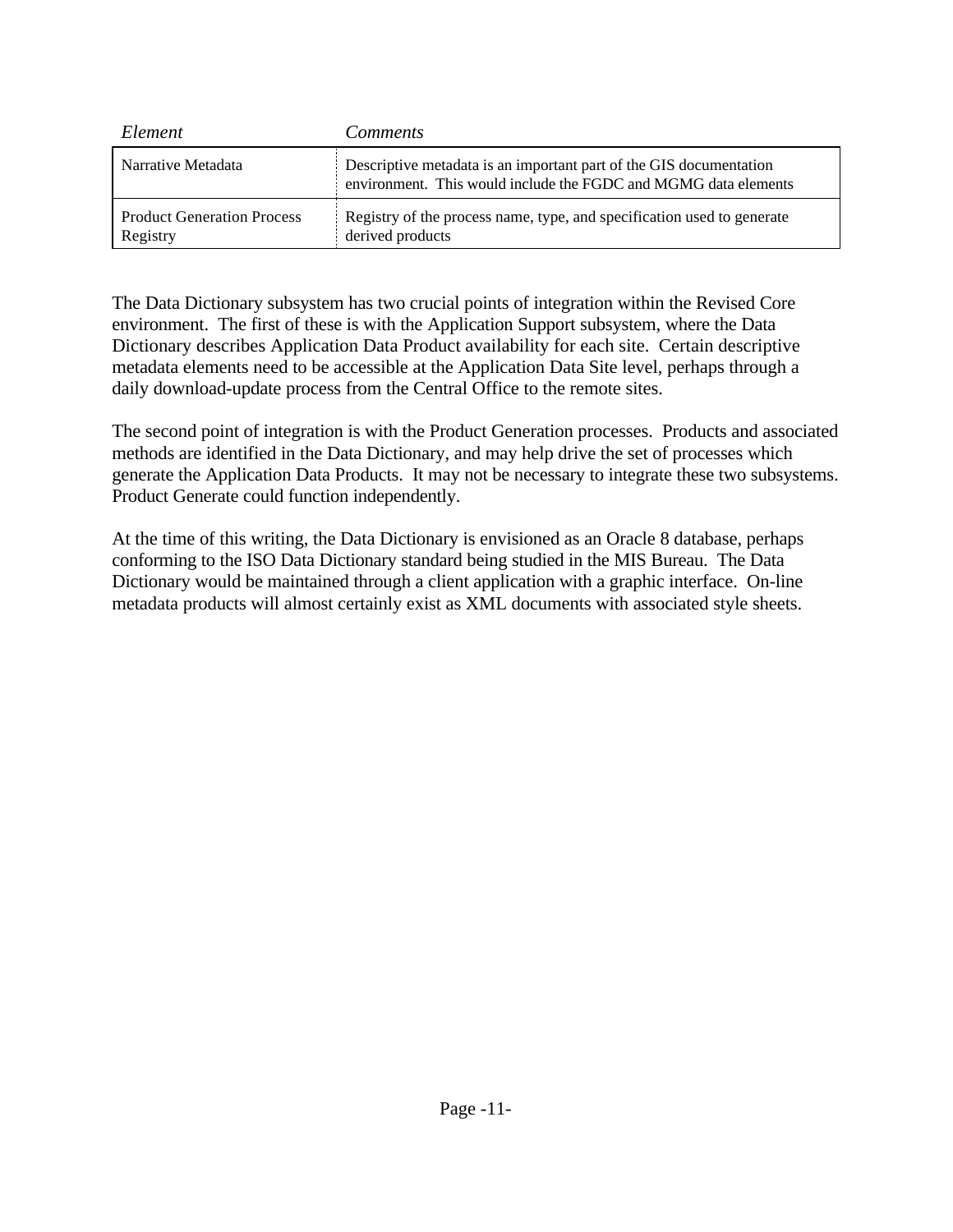#### 7.0 Mirror

The Mirror subsystem pushes data from the Central Office Data Access Site to the Remote Data Access Sites. Only fileserver-based products will be affected by this process (Oracle database products are assumed to available via remote access). Mirror will operate wholly from filesystem-based change detection processes, much like the techniques that are used in the current Core Database environment. The difference here will be the physical standards that shape the Revised Core Access Sites. The processes will almost certainly be written in PERL and scheduled for nightly execution. They may either be resident as a Central Office process which pushes data out to the regions, or as a regional process which pulls data from the Central Office. Security considerations may guide the decision as to which configuration is implemented.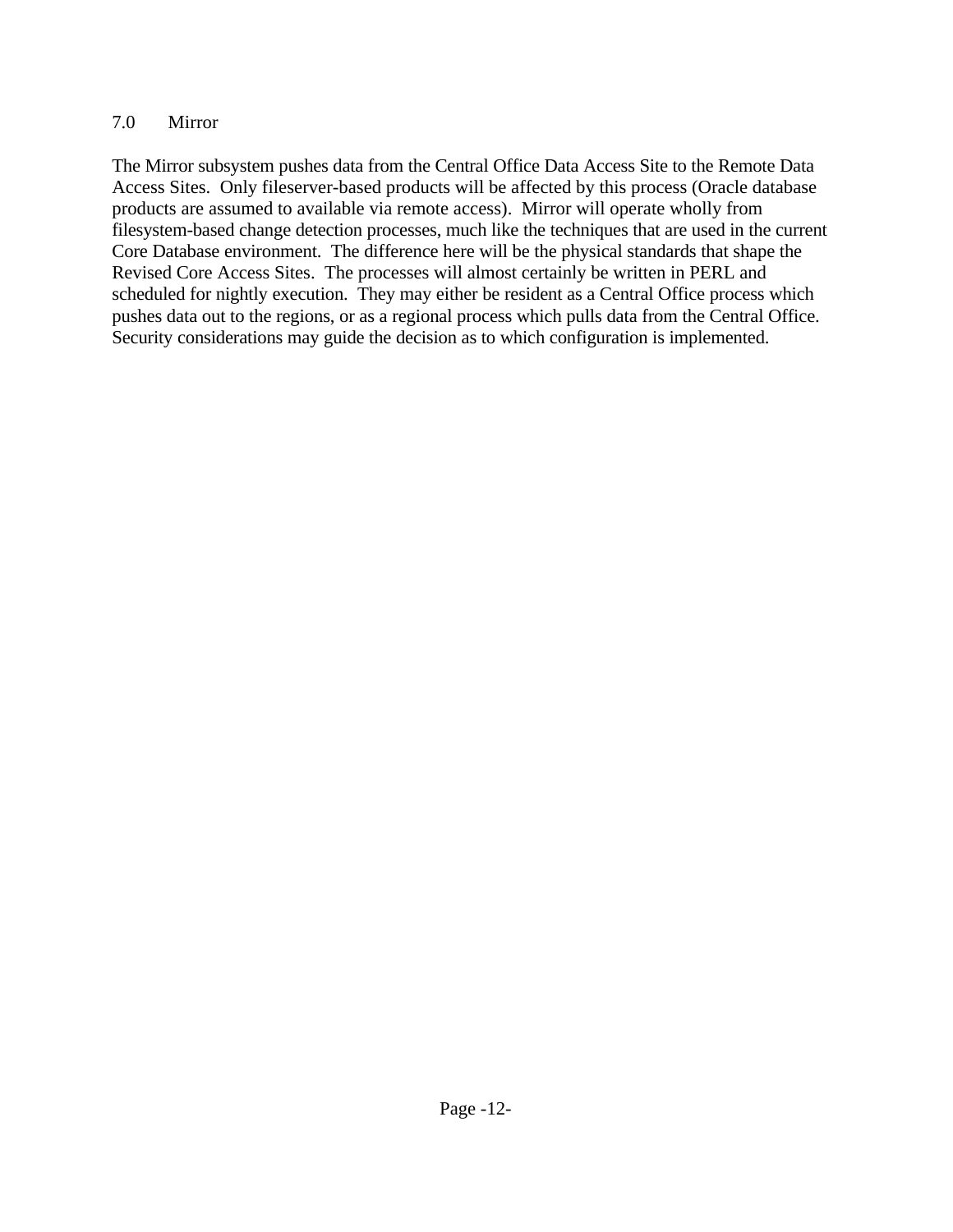#### 8.0 Product Generate

The Product Generate subsystem creates Application Data Products resident on the Central Office Data Access Site from the Core Database. This subsystem will be one of the most difficult to fully realize. Three different data dimensions are at work in the subsystem: 1) source data type(s), 2) target data types, and 3) update schedule.

Product generation processes will likely be written in Structured Query Language (SQL) for Oracle database queries, and ARC Macro Language (AML) for processing ARC/INFO-based products. PERL should be used when possible to optimize text-based processing, especially those processes which feature some form of data import/export through the filesystem.

Some products will have simple data sources, simple target data types, and simple scheduling scenarios (e.g. "Weekly", or "Static"). This type of product generation process will be simple to support. An example might be "PLS Sections" derived from the "Control-Point Generated PLS" Core layer executed on a weekly schedule using AML. Other product generation processes could be considerably more complex. Consider, for example, "DNR Conservation Officer Contact by Enforcement Area" derived from a combination of GIS base data in ARC/INFO format, and an Oracle-based employee database (a change in either of which might trigger the generation of a new product) using a mixture of AML and SQL through Database Integrator processes. This would require change detection in multiple environments. It may be prudent to abandon change detection triggers from the Product Generate subsystem and move wholly to scheduled updates, except when dealing with both sources and derived products that exist wholly within the Oracle environment, which is better equipped to handle change detection-based processes.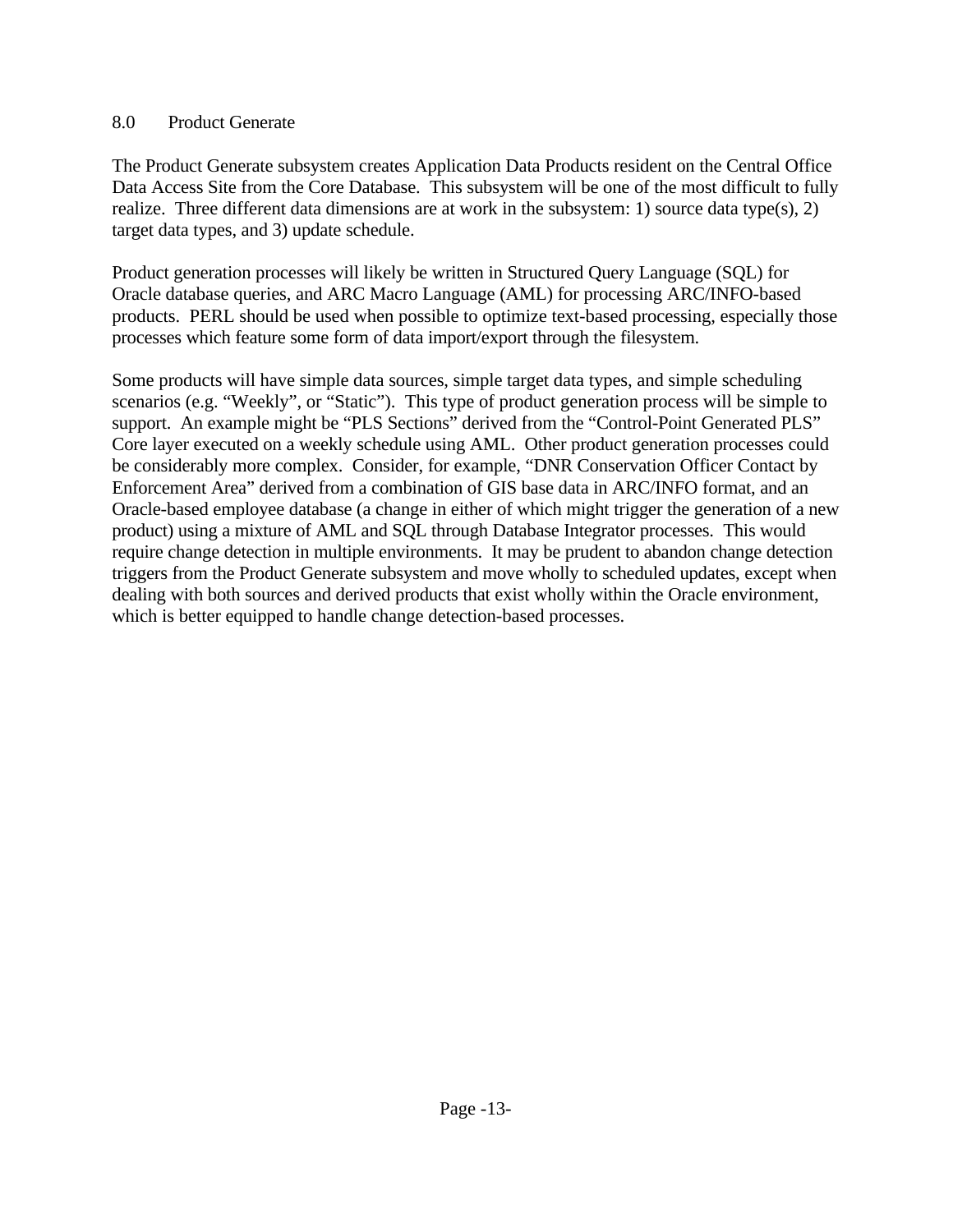#### 9.0 Access Support

The Access Support subsystem exists to populate and maintain the Application Metastore (data store) introduced in Section 5 of this document. There are a variety of options available for accomplishing this. They include:

- 1. Keep the Application Metastore (for each access site) in the Data Dictionary. In this scenario, all applications that use the metastore would query the Data Dictionary at startup to establish its access environment. The Access Support subsystem would exist wholly within Oracle.
- 2. Compose each site-based Application Metastore in the Data Dictionary, and then write out a system file (or series of files) that serve as the Metastore for each site. These might be updated daily, or triggered on demand. Under this scenario, maintenance of all sites would be administered through an Oracle application.
- 3. Maintain the Application Metastore as an encapsulated environment at the remote site, with system processes that read local data registries, browse data sites, and generate availability information based on what it sees. Under this scenario, maintenance would be centered at the remote site. This would be an extension of the current approach, which includes processes that peruse the filesystem looking for registered data, and record data availability information which are then used by applications (e.g. Core Access Tools, Roadmap).

Of these, Option 2 has some distinct advantages. One of the objectives of the Revised Core Architecture is to reduce the burden of Access Site administration on the Regional GIS Coordinators. Option 2 provides for centralized administration of all sites within Oracle. At the same time, there are advantages to providing local storage (at the remote sites) of the Application Metastore, including 1) stable access that is unaffected by variations in network throughput, 2) allow for application development that can implemented in standalone environments, as well networked ones, and 3) the potential for a three-tier architecture-based site administrative applications, facilitating maintenance of the administrative environment. Option 1 has the disadvantage of not working for non-networked locations, although it probably would work for regional ones (over the wide-area network). Option 3 is unnecessarily distributed, and probably has a higher overhead associated with its maintenance than the other options. Option 2 is depicted graphically in Figure 3.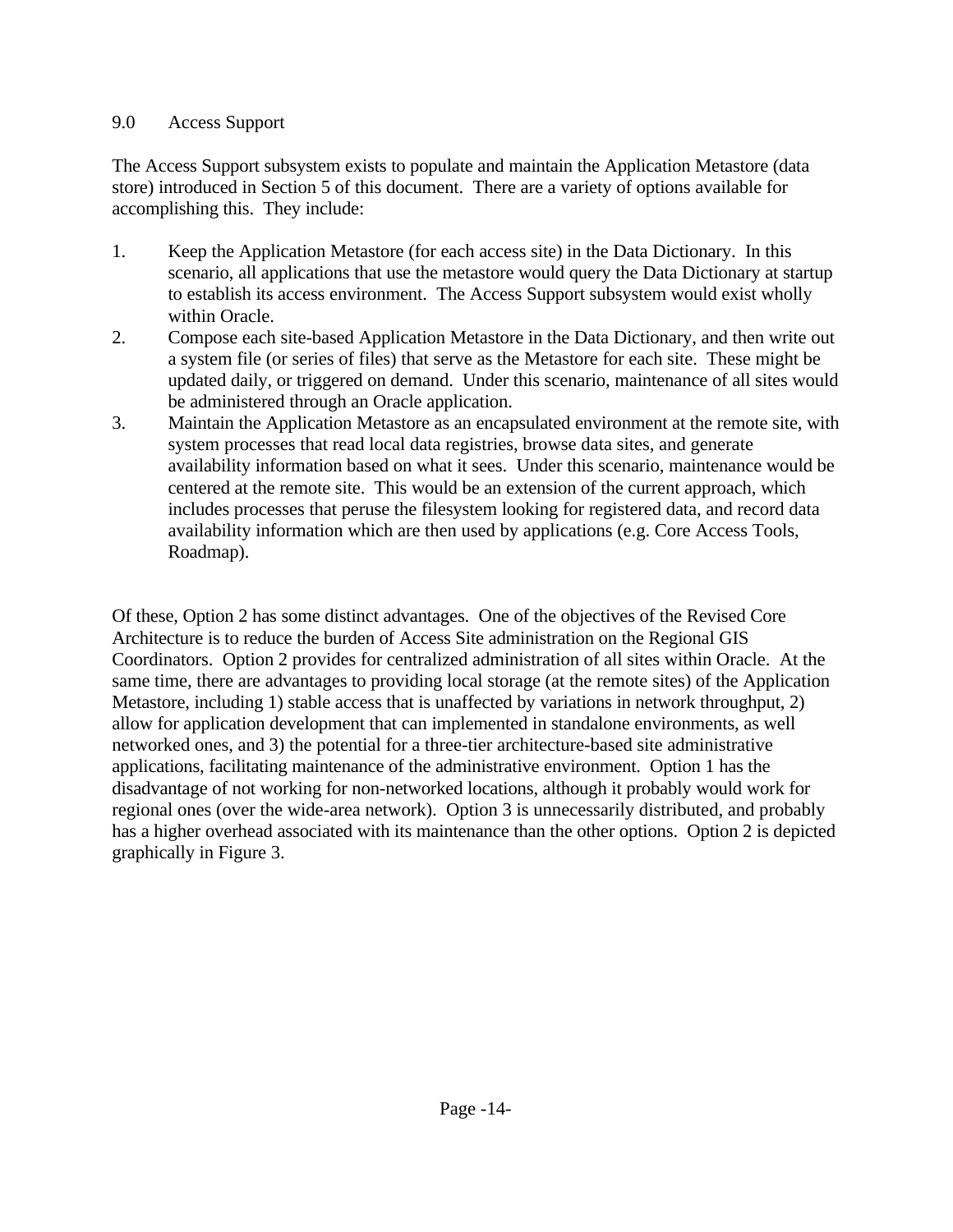

Figure 3: Application Metastore Generation and Associated System Administration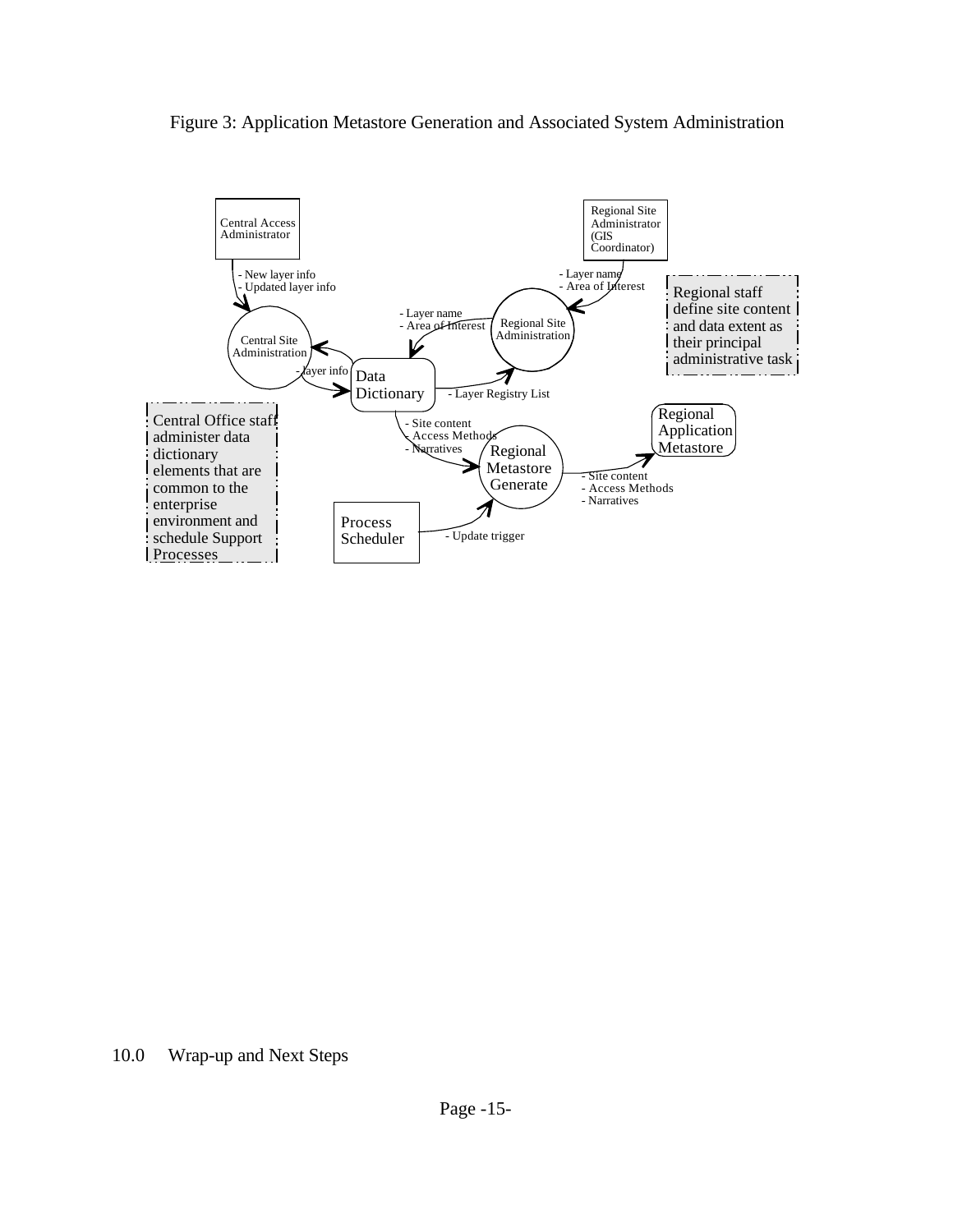This general design document provides the framework for proceeding with the detailed design, prototyping, development, and integration of the various infrastructure components. Subsequent investigation may serve to invalidate some of the conclusions and directions suggested here, and take individual components into somewhat different implementation scenarios. Still, this document stands as the initial framework for the effort.

It is expected that technical teams will be assembled around the various subsystems with staff contributed from various DNR units in addition to MIS Bureau staff. MIS Bureau staff will have principle responsibility for system implementation, integration, and operation.